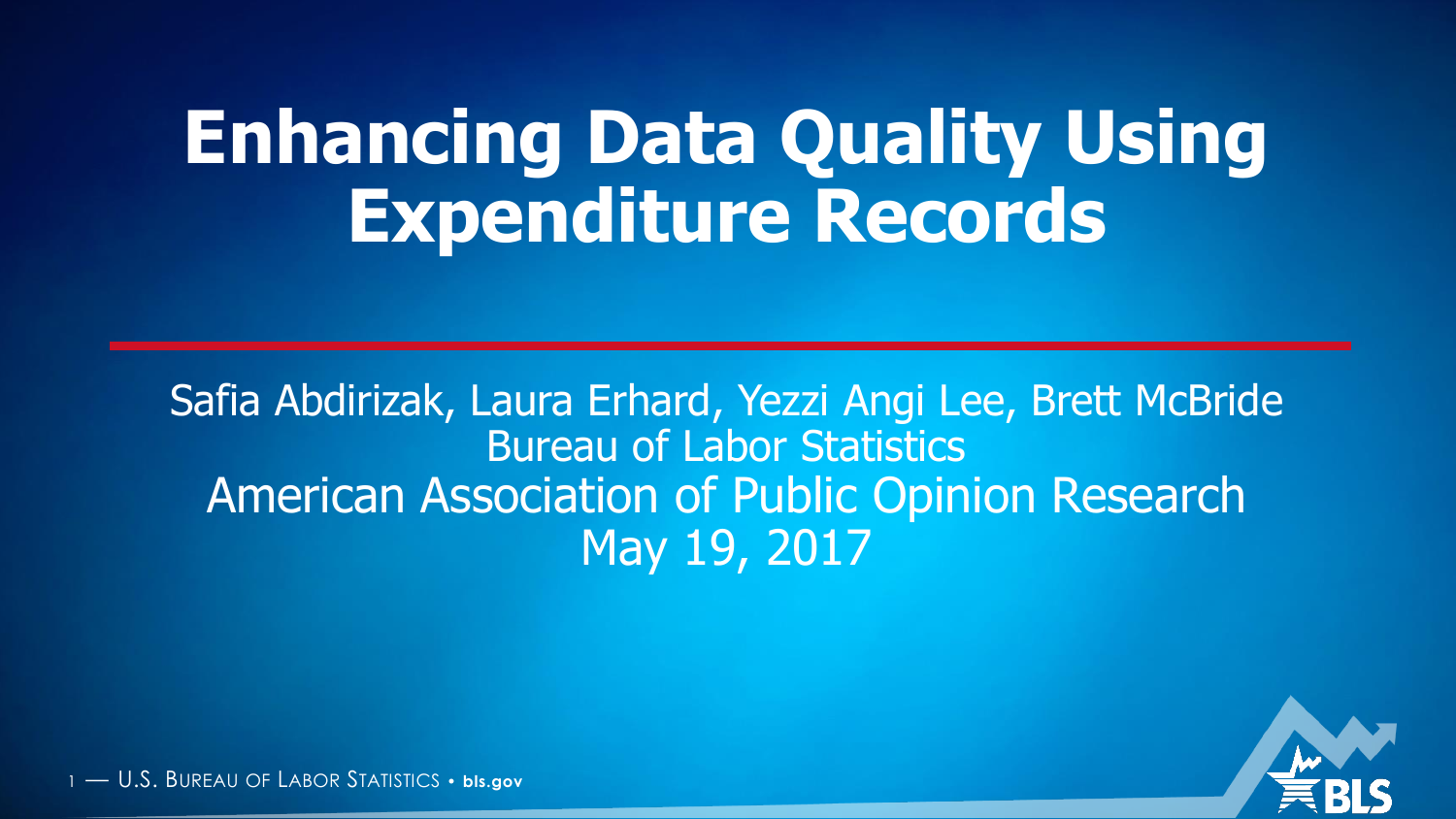## **Outline**

- **I. Background- CE Redesign (Gemini Project)** 
	- ▶ Proof of Concept Test

#### **II. Record Use**

- ▶ How frequently did respondents consult records?
- ▶ Section-Level Expenditure Comparisons

#### **III. Response Quality**

- ▶ Data Quality Measurement
- ▶ Missing Data Rates
- ▶ Extent of Rounded Responses
- **IV. Summary**
- **V. Next Steps**

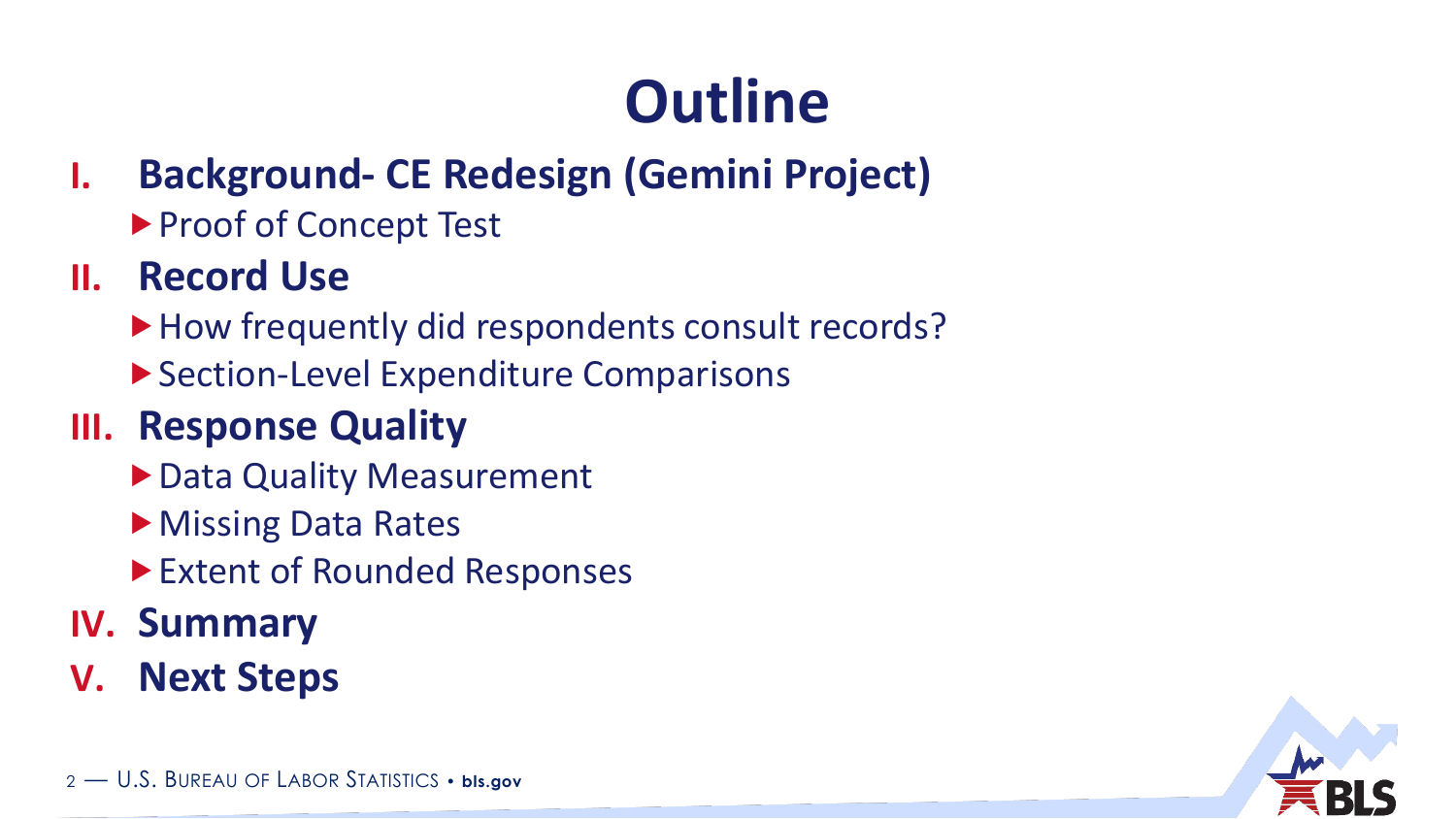#### **Background**  $\mathbf{l}$ .

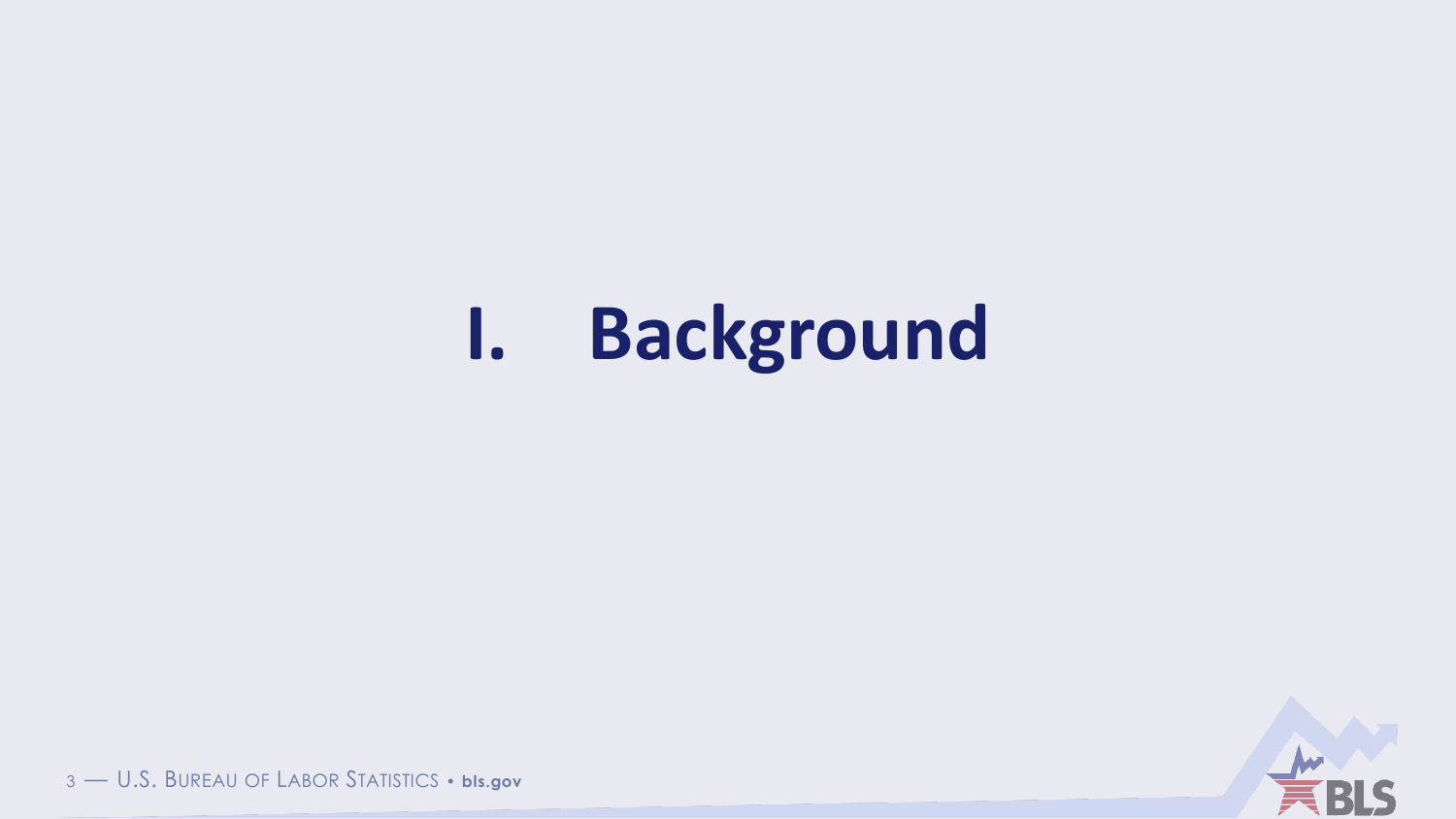## **CE Redesign (Gemini Project)**

In 2009, the Bureau of Labor Statistics (BLS) Consumer Expenditure Survey (CE) initiated the multi-year Gemini Project for the purpose of researching, developing, and implementing an improved survey design.

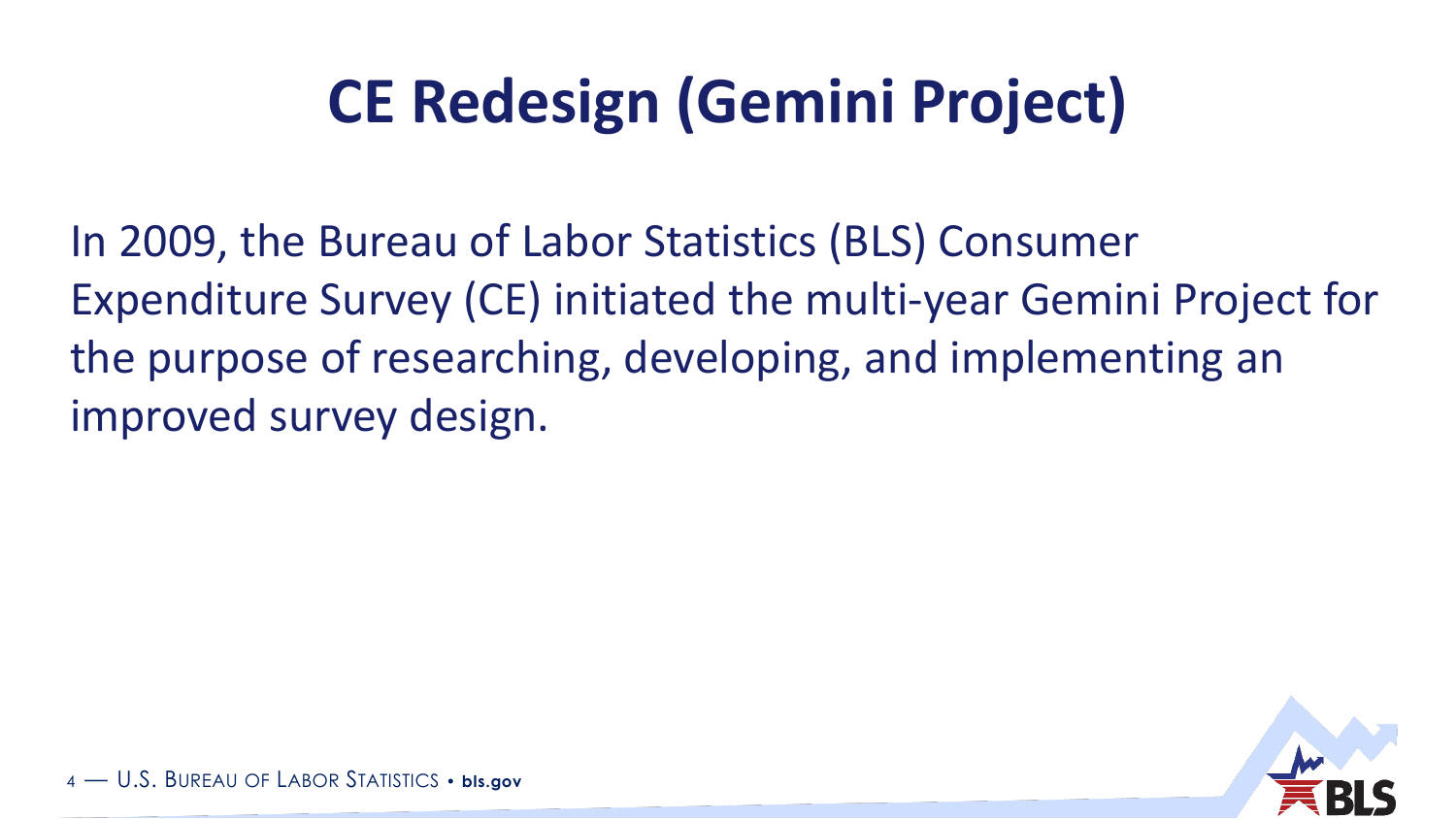### **Proof of Concept Test**

- **Objective:** To access the feasibility of the redesign by testing a singlesample expenditure survey design consisting of
	- ▶ two personal interviews,
	- **Personal diaries,**
	- $\blacktriangleright$  incentives,
	- record usage,
	- ▶ and technology usage (online diaries)
- Fielded from July 2015-October 2015 divided across four Census Regions: Atlanta, Chicago, New York, and Denver.
- Final number of 520 completed cases for a response rate of 50 percent.

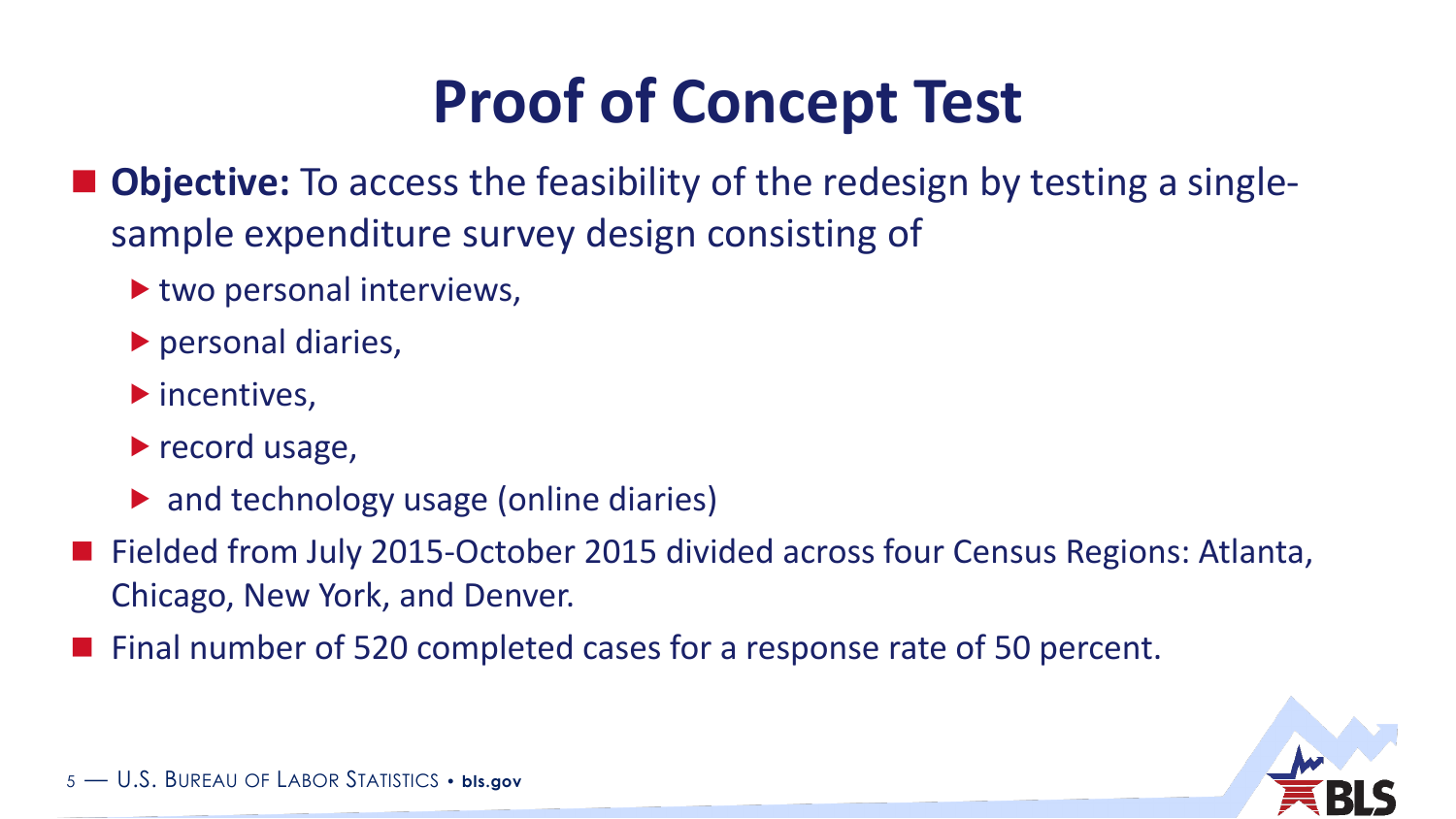### **Test Design**

#### **Visit 1**:

**Recall Interview** 

#### **One week of diary keeping and records collection**

- **Visit 2:** 
	- **Records Interview**

#### **Incentives including,**

- $\triangleright$  \$2 token incentive with the advanced mailing,
- ▶ \$20 after Visit 1, if respondent completed all sections of Recall Interview,
- $\triangleright$  \$20 for each eligible household member that entered at least 1 expenditure in diary,
- ▶ and \$20 debit card mailed to the respondent *after completing* the records interview with an *additional* \$20 debit card included if 1+ records were used.

**Note:** Our analysis compared the Proof of Concept Test sample ("test" group) with Matched Production sample responses to corresponding sections in the current survey ("control" group).

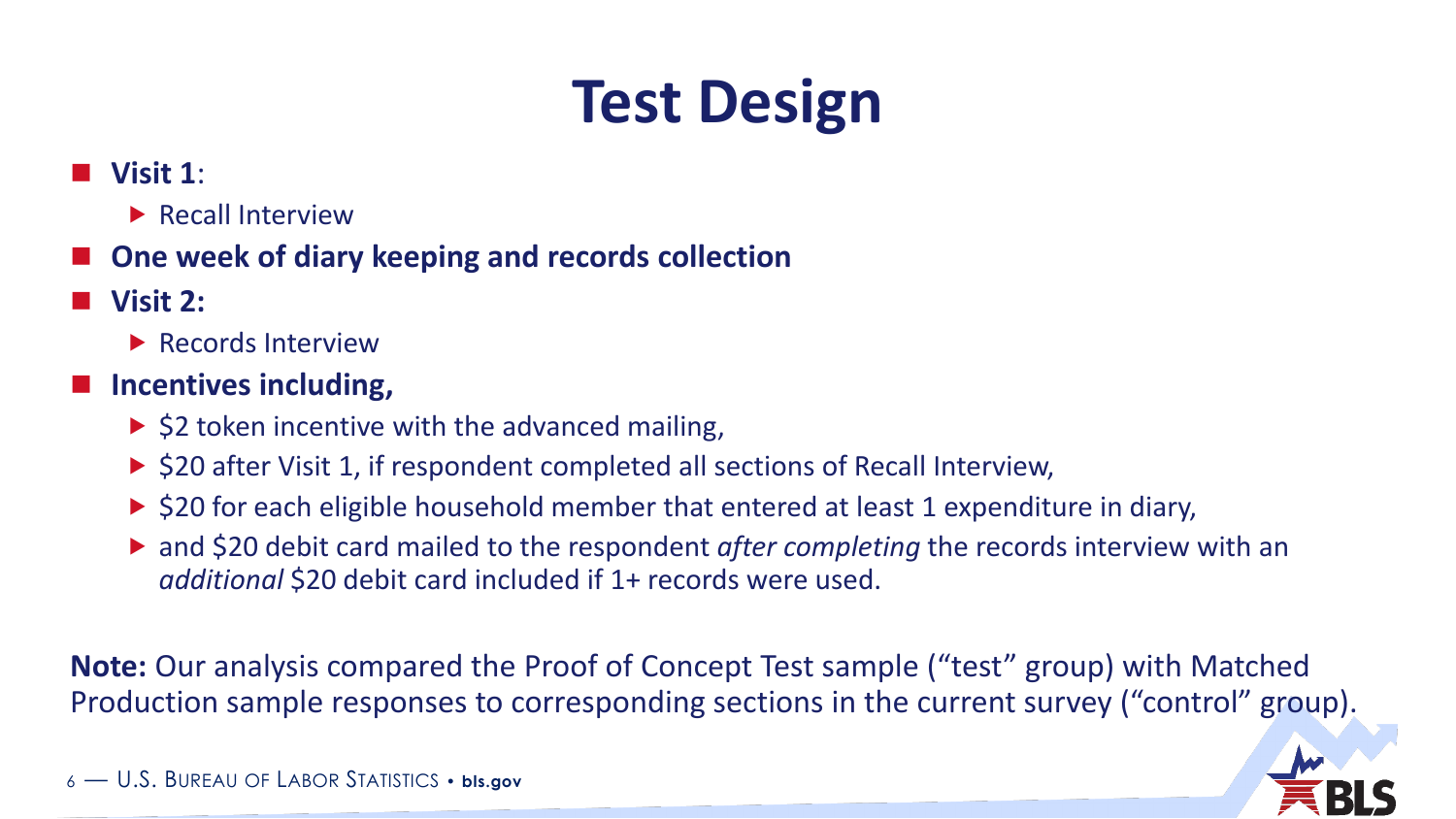## II. Record Use

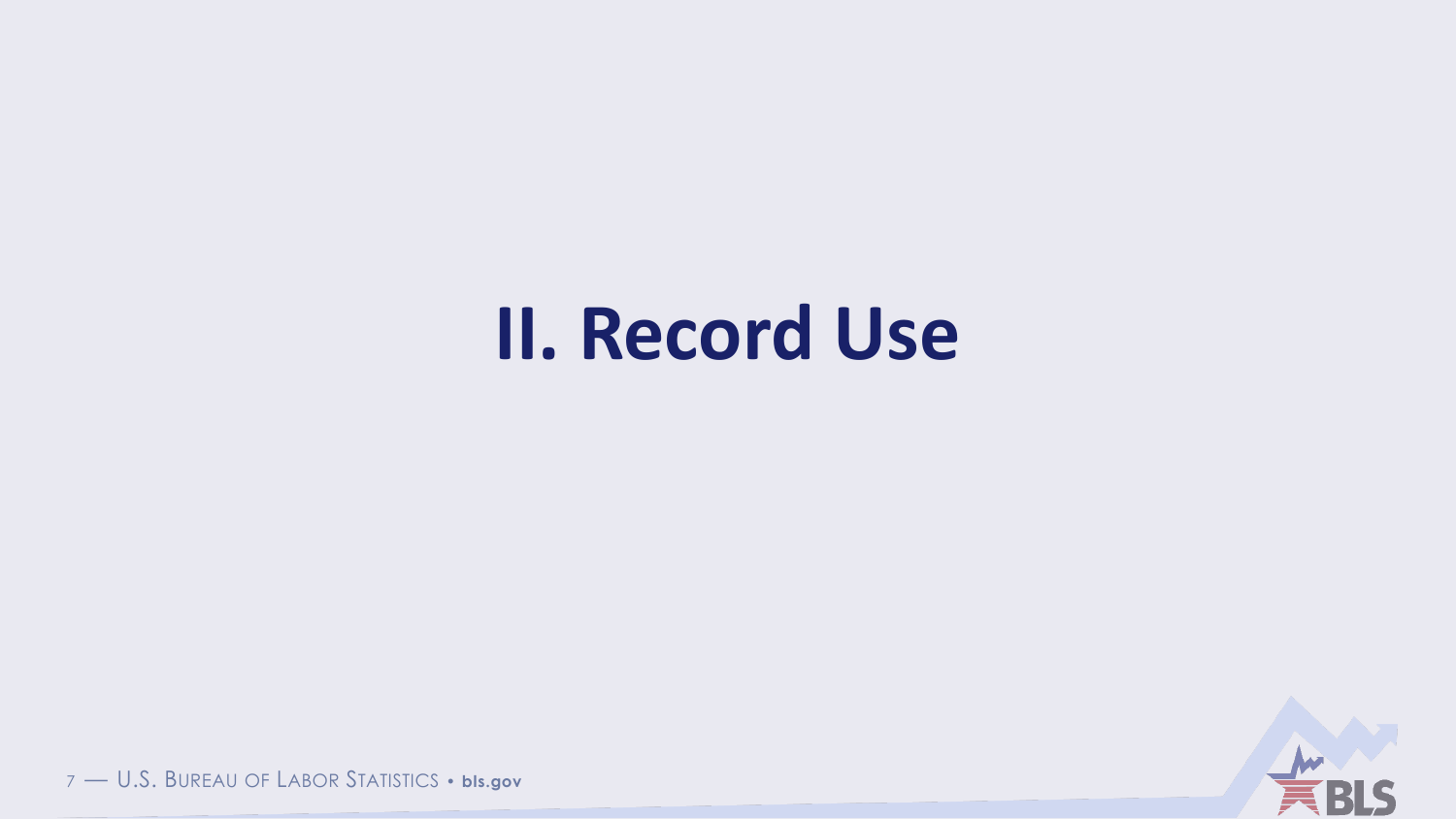### **How frequently did respondents consult records?**

Percent Frequency of Record Use (among CUs with 1+ expenditure)



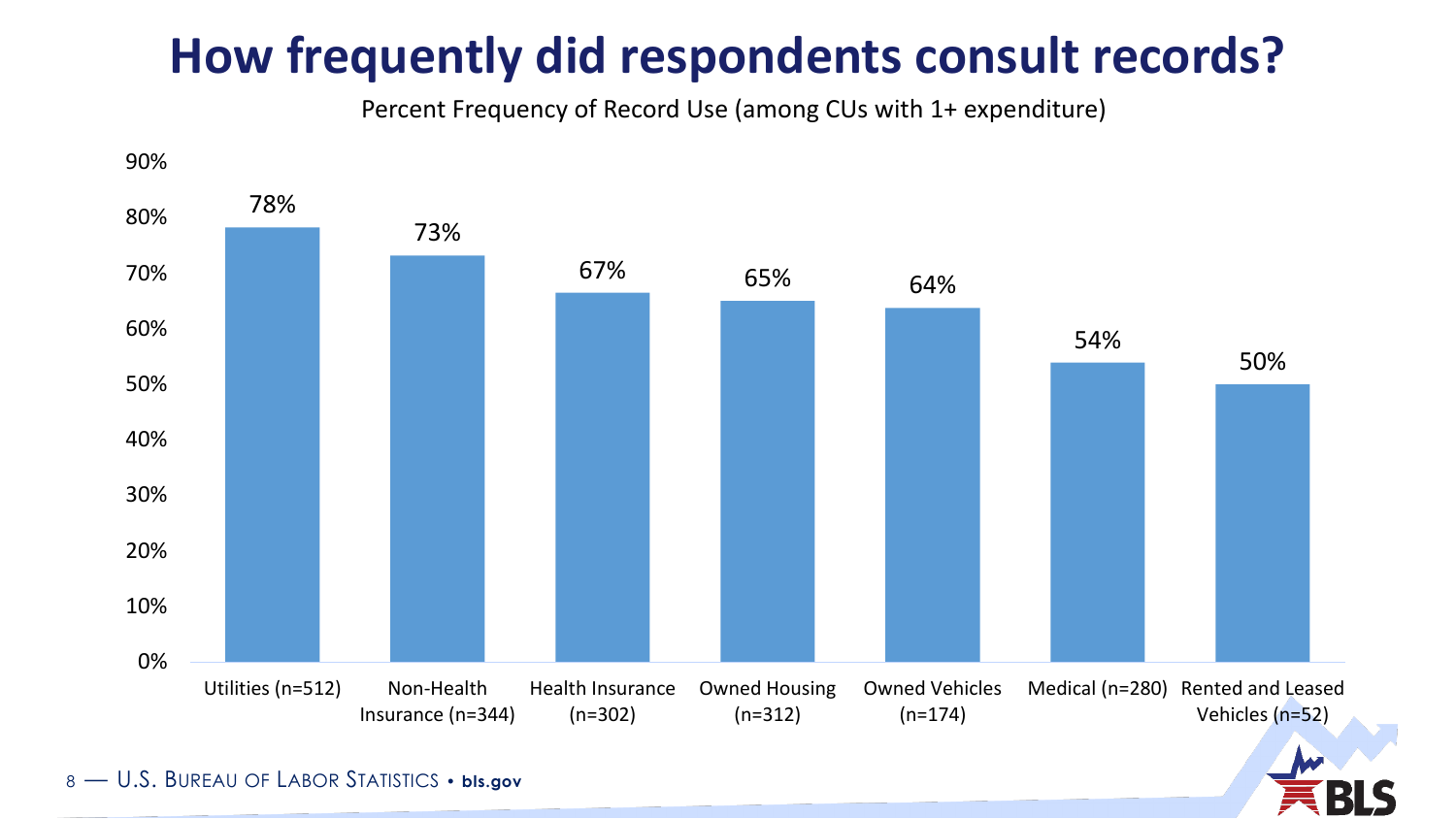### **Section-Level Expenditure Comparisons**

Did record use cue additional expenditure reports, within the test sample?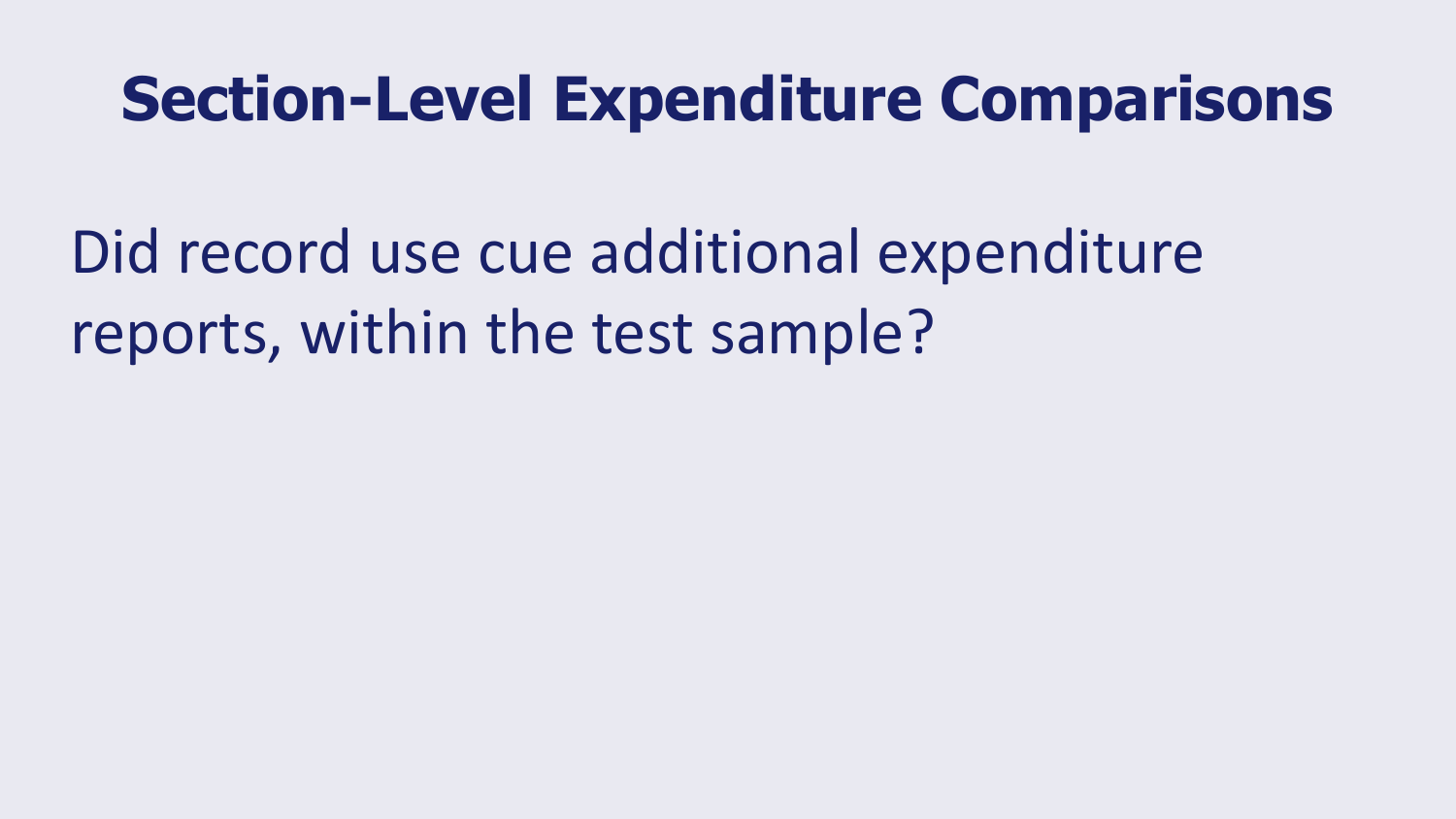#### **Average Count of Entries by Record Use**

#### (among CUs with 1+ section expenditure)



 $*p$ <.05;  $*p$ <.01;  $**p$ <0.001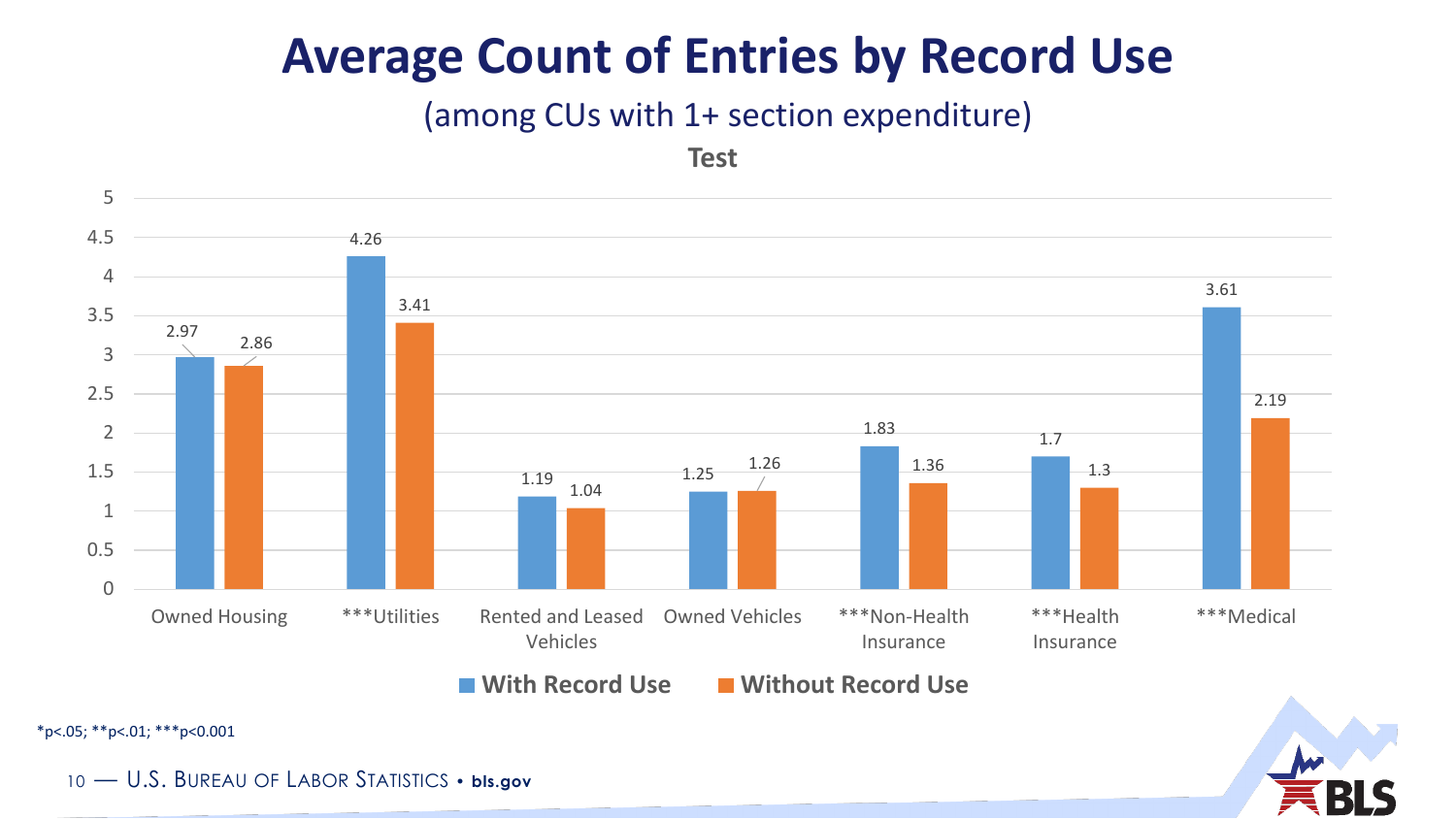### **Section-Level Expenditure Comparisons**

Did record use cue additional expenditure reports, overall by sample?

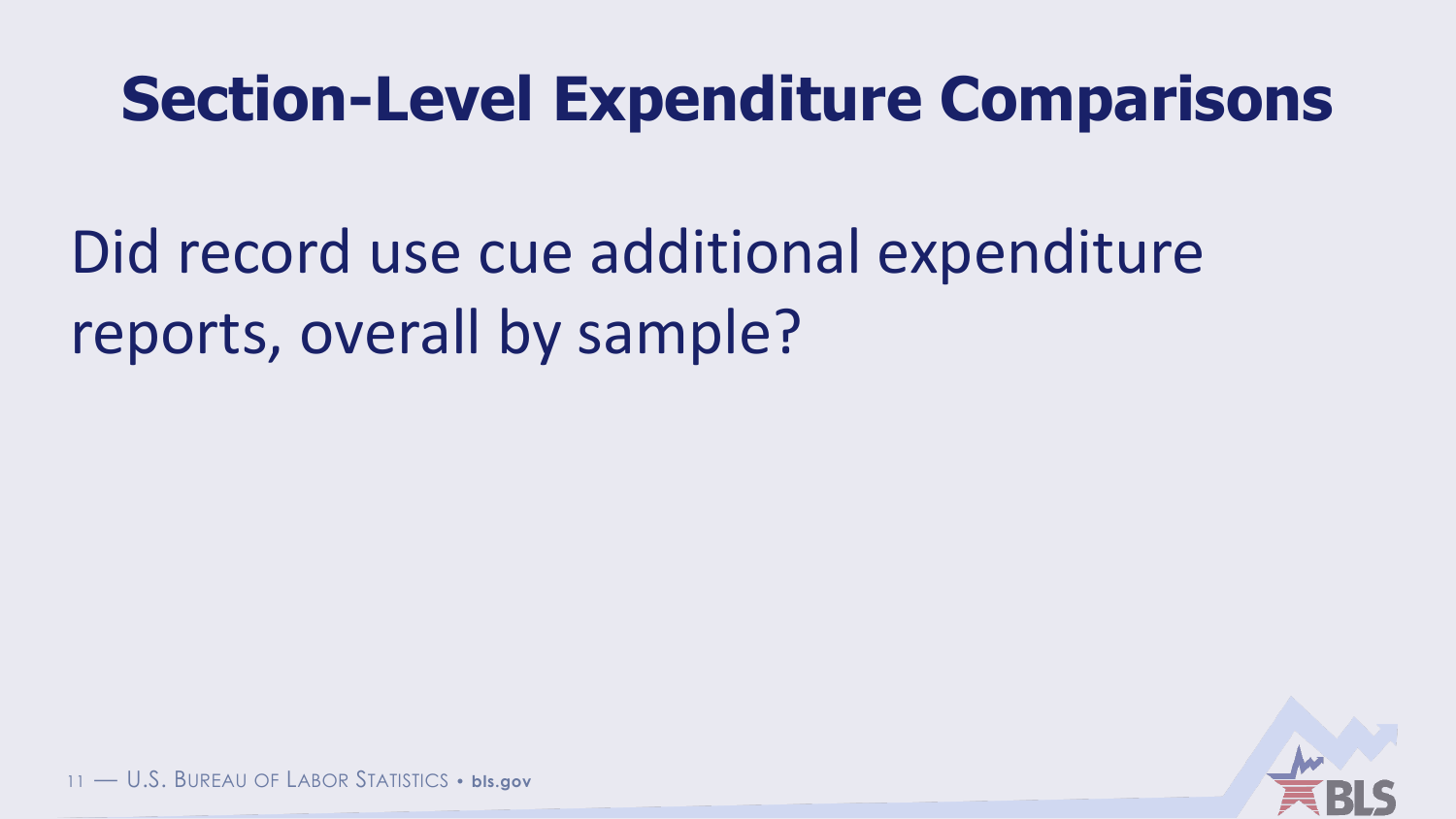### **Average Count of Entries by Sample**



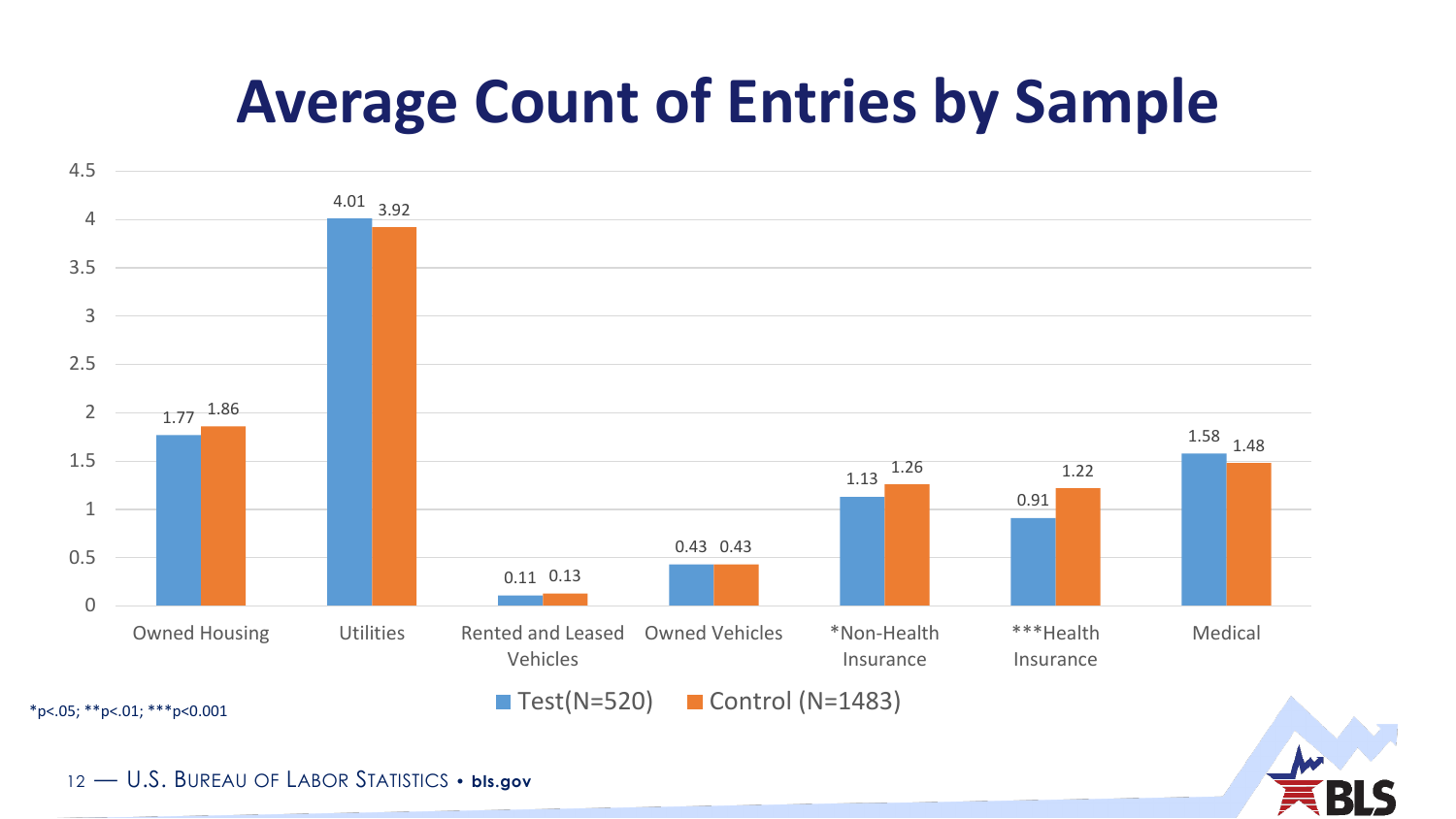## **Section Level Expenditure Comparisons**

Did respondents report increased expenditure values when referencing records, within the test sample?

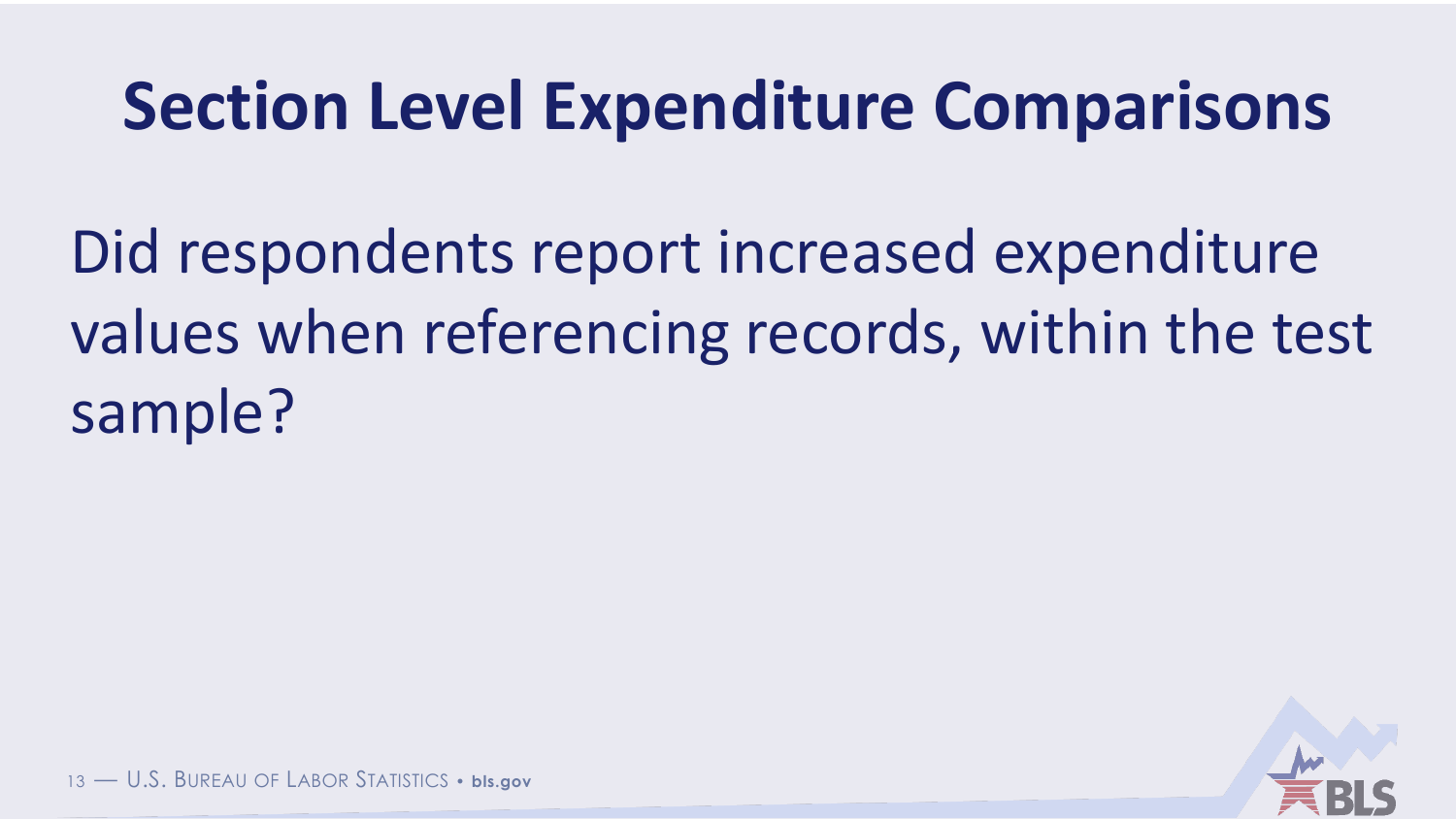#### **Average Expenditure Totals by Record Use**

#### (among CUs with 1+ section expenditure)



 $*p$ <.05;  $*p$ <.01;  $**p$ <0.001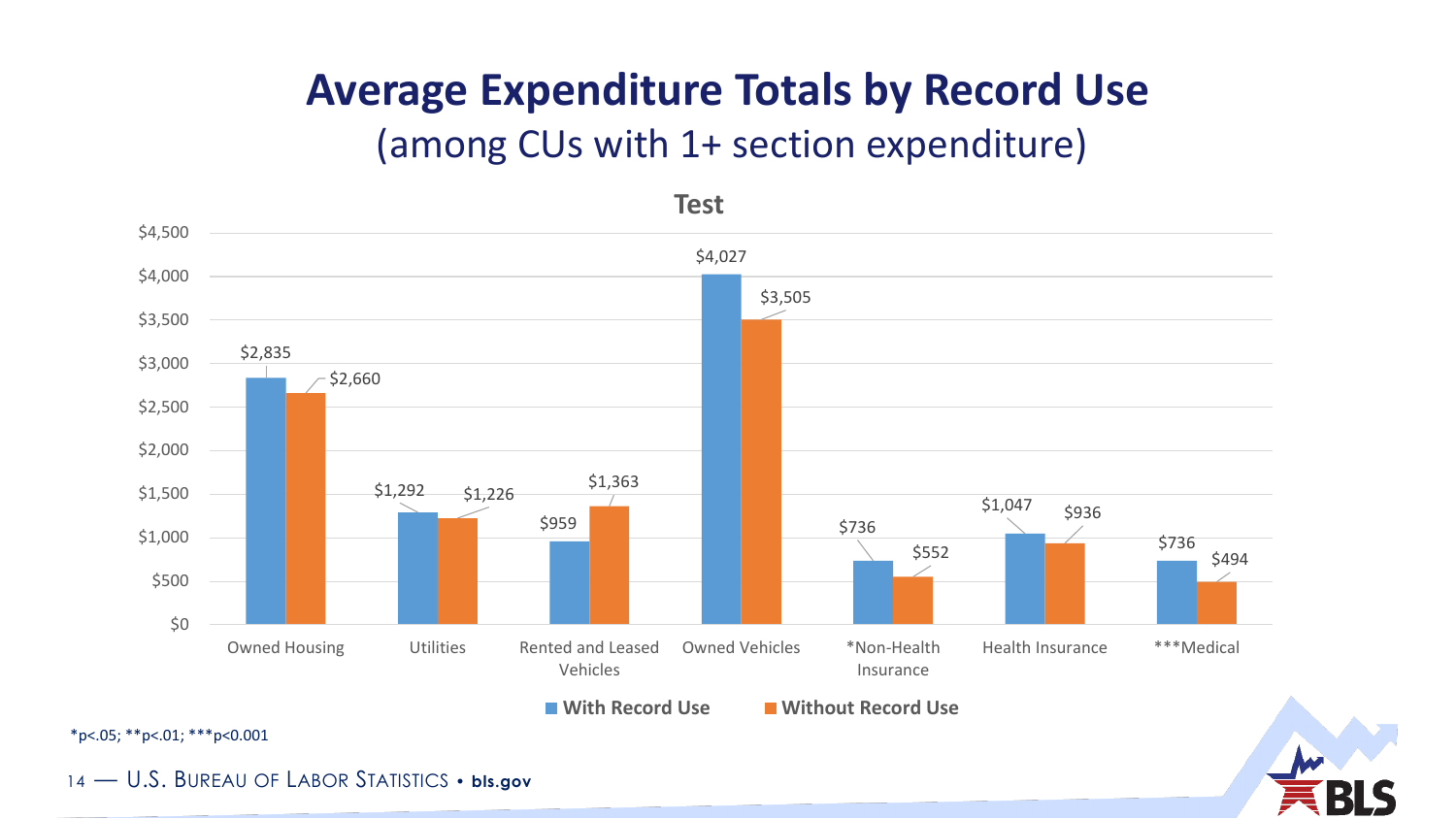## **Section Level Expenditure Comparisons**

Did respondents report increased expenditure values when referencing records, overall by sample?

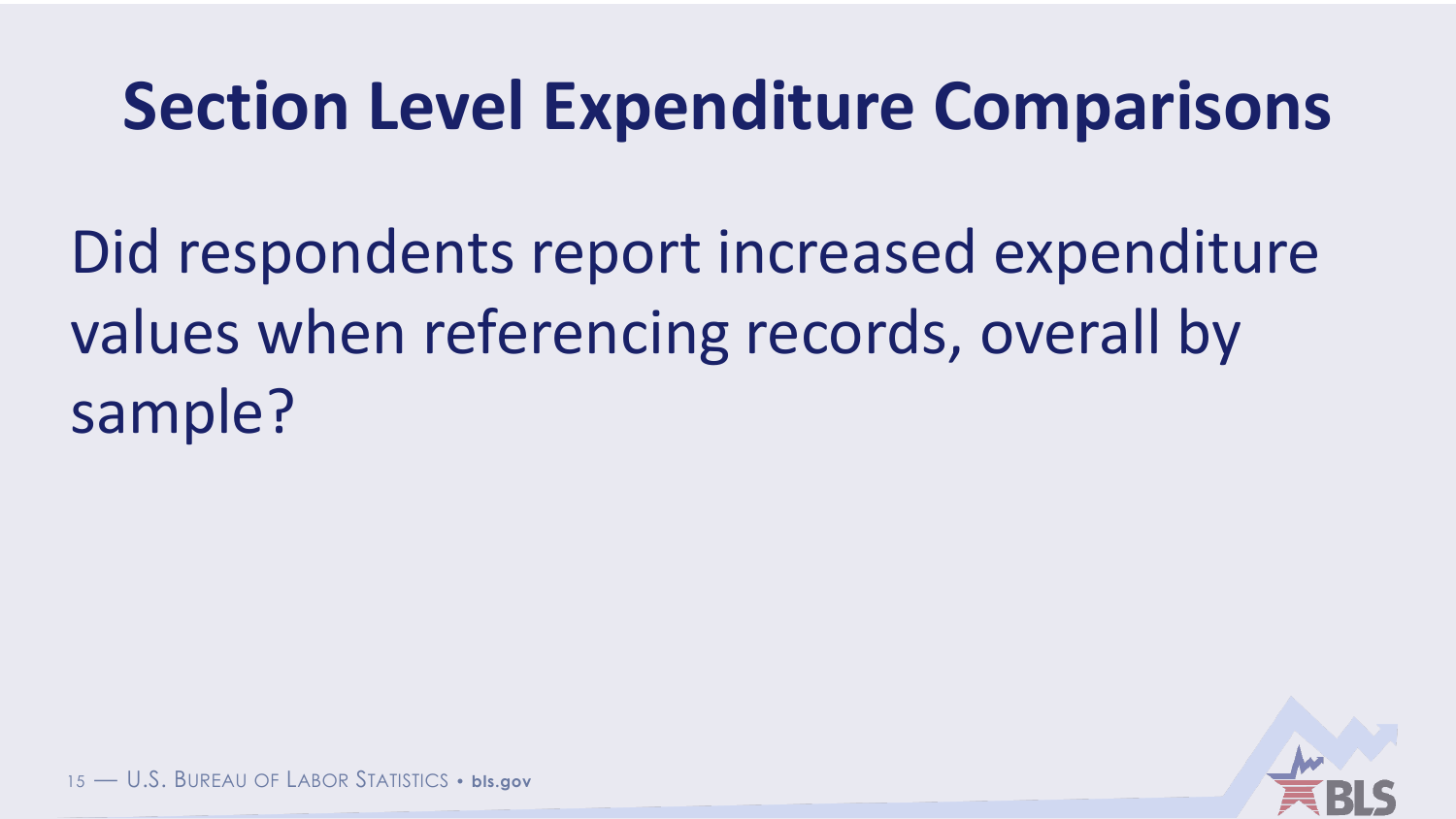### **Average Expenditure Totals by Sample**

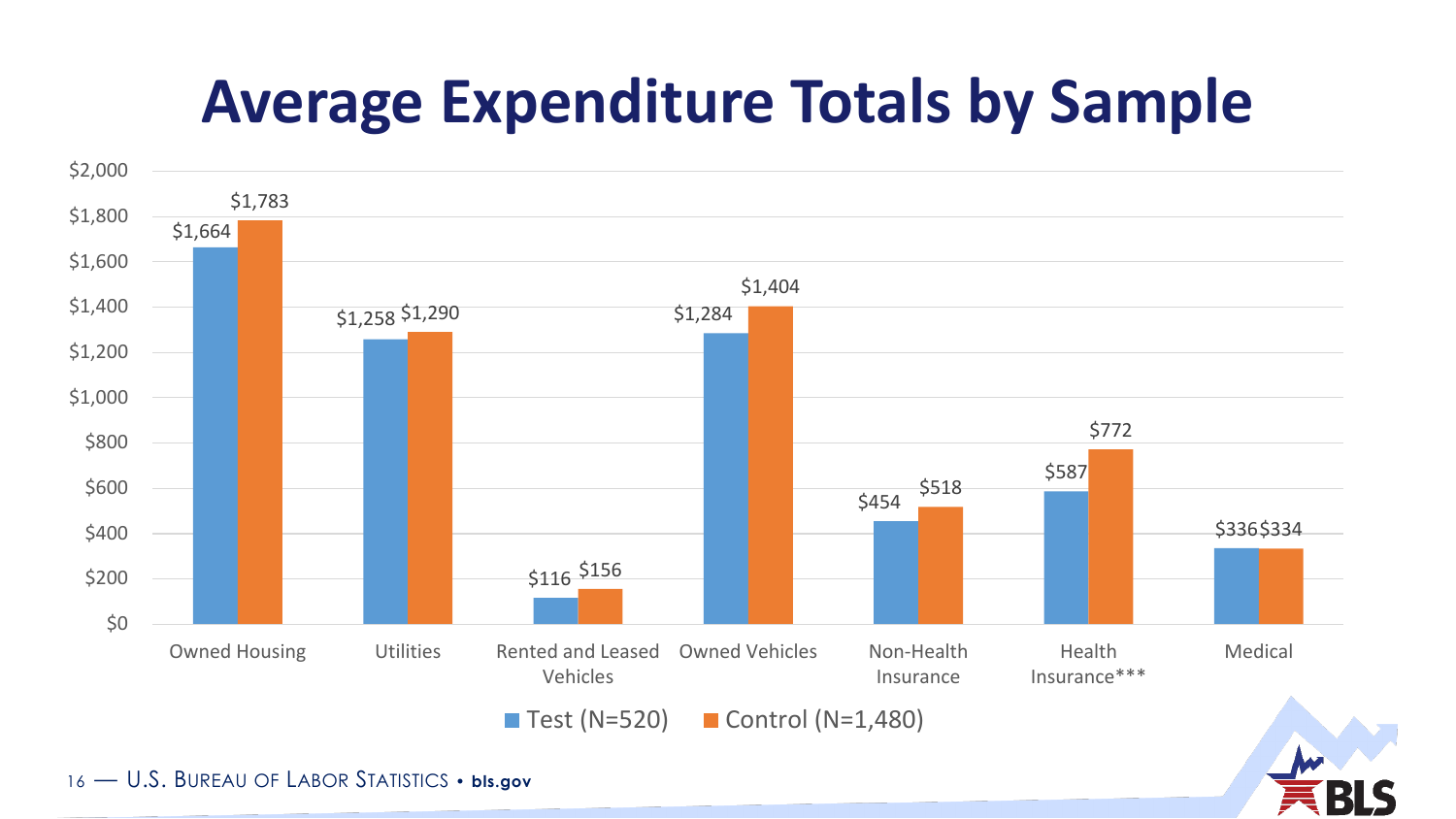## III. Response Quality

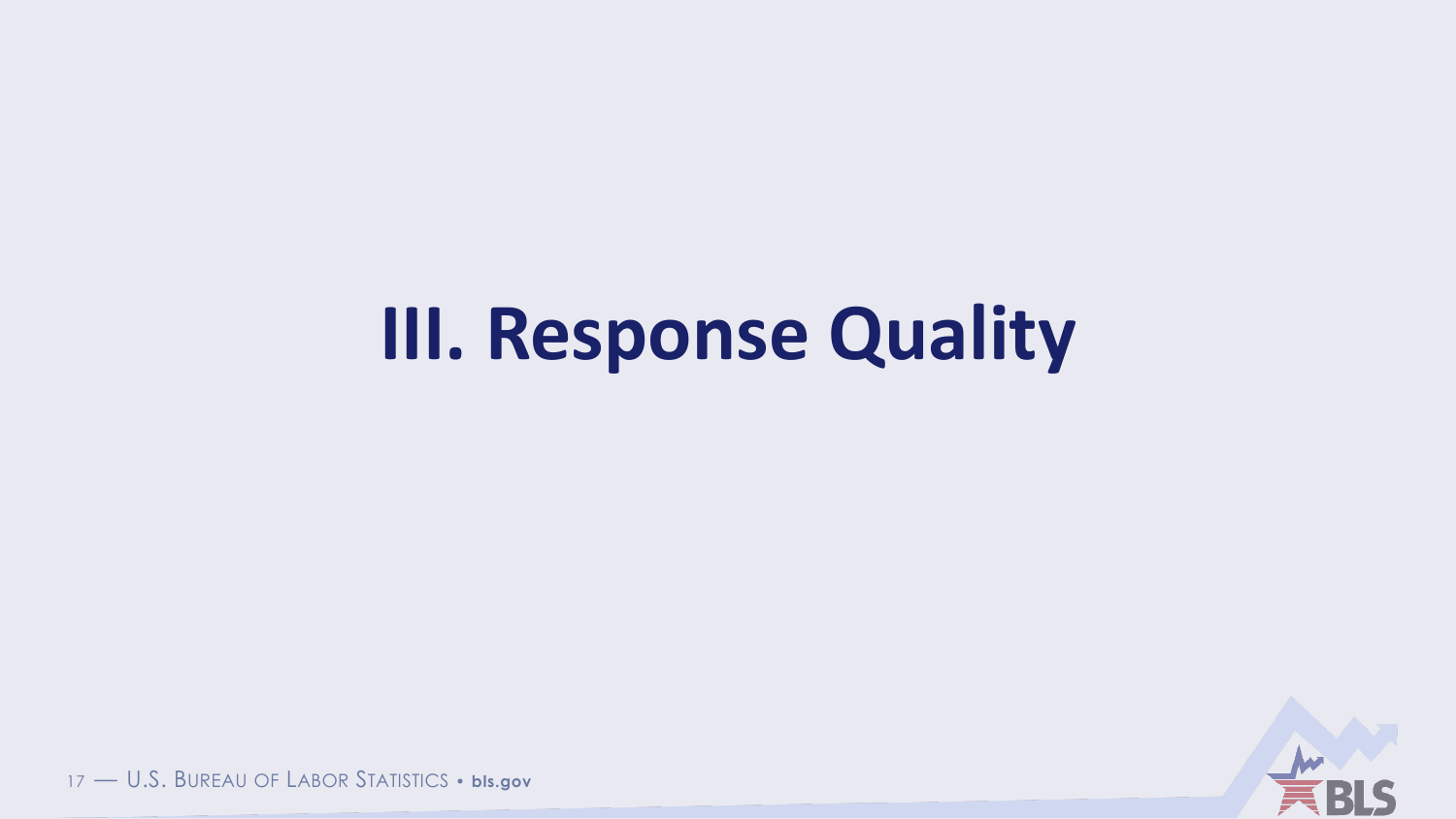### **Data Quality Measurement**

We explored the extent of rounding in the records interview and evaluated item non-response through analyses of respondentprovided invalid blanks in both the test and control samples.

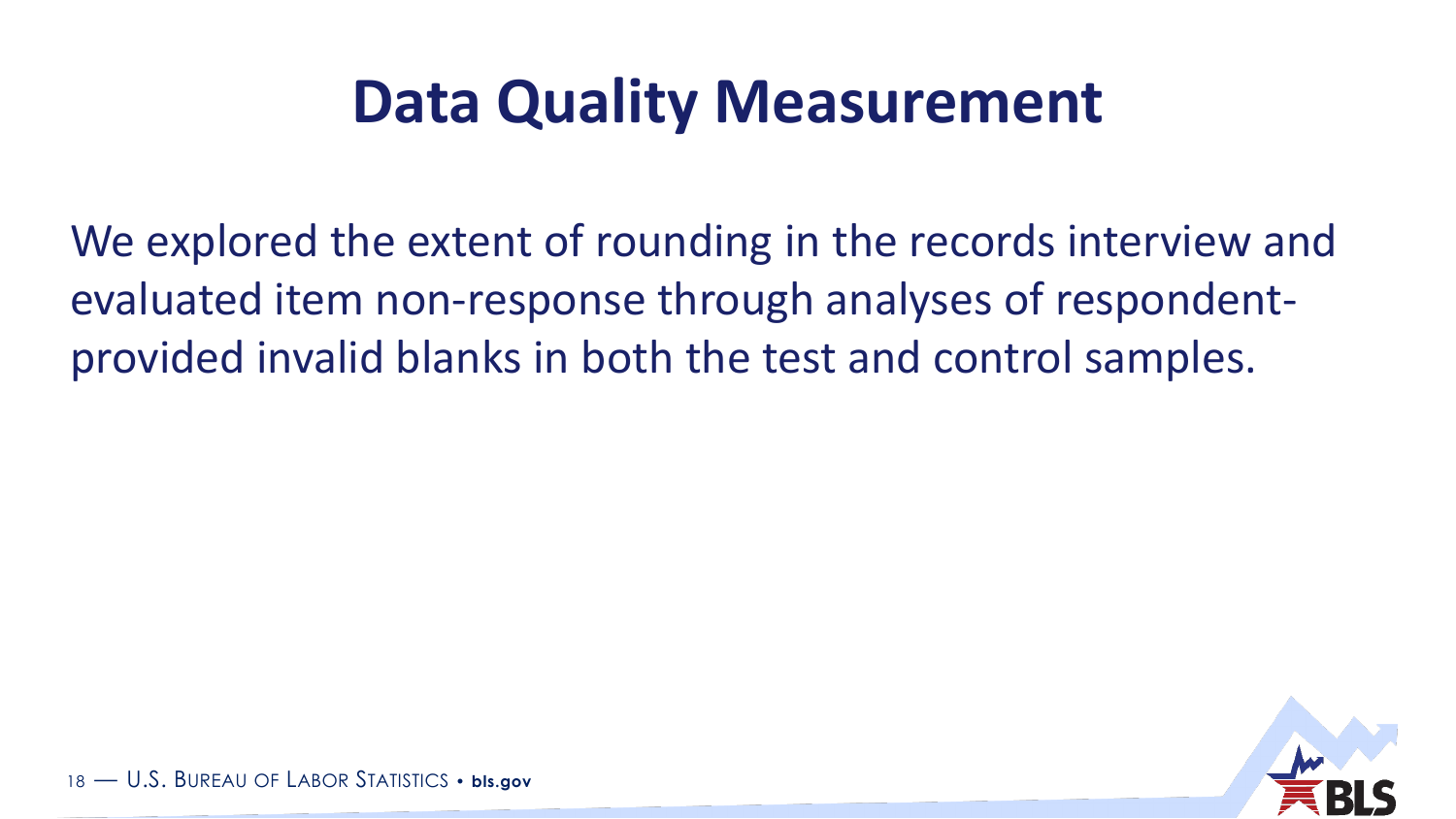# **Missing Data**

Was there less item non-response, in the form of don't knows?

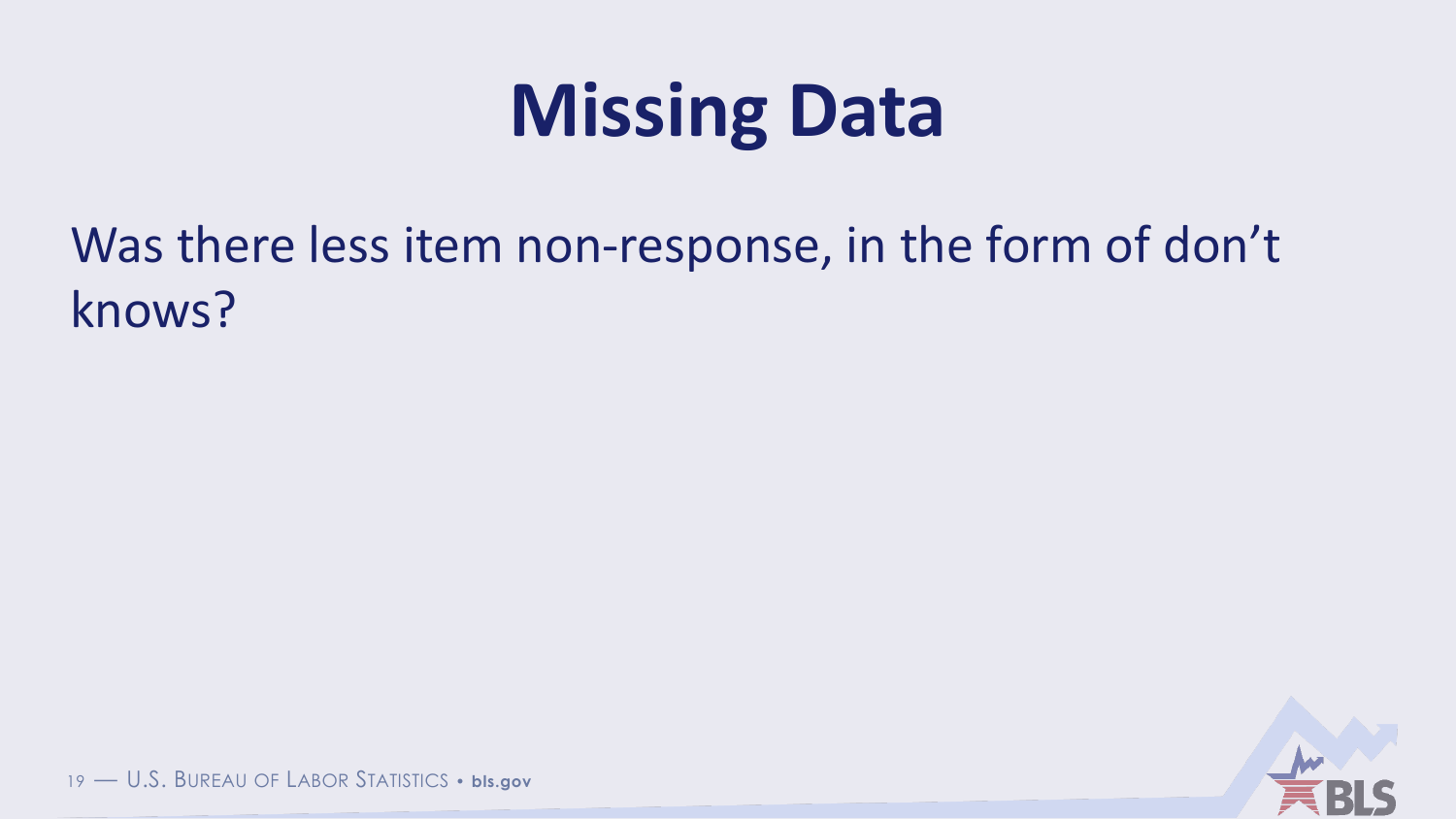#### **Distribution of Number of Don't Knows by Sample**



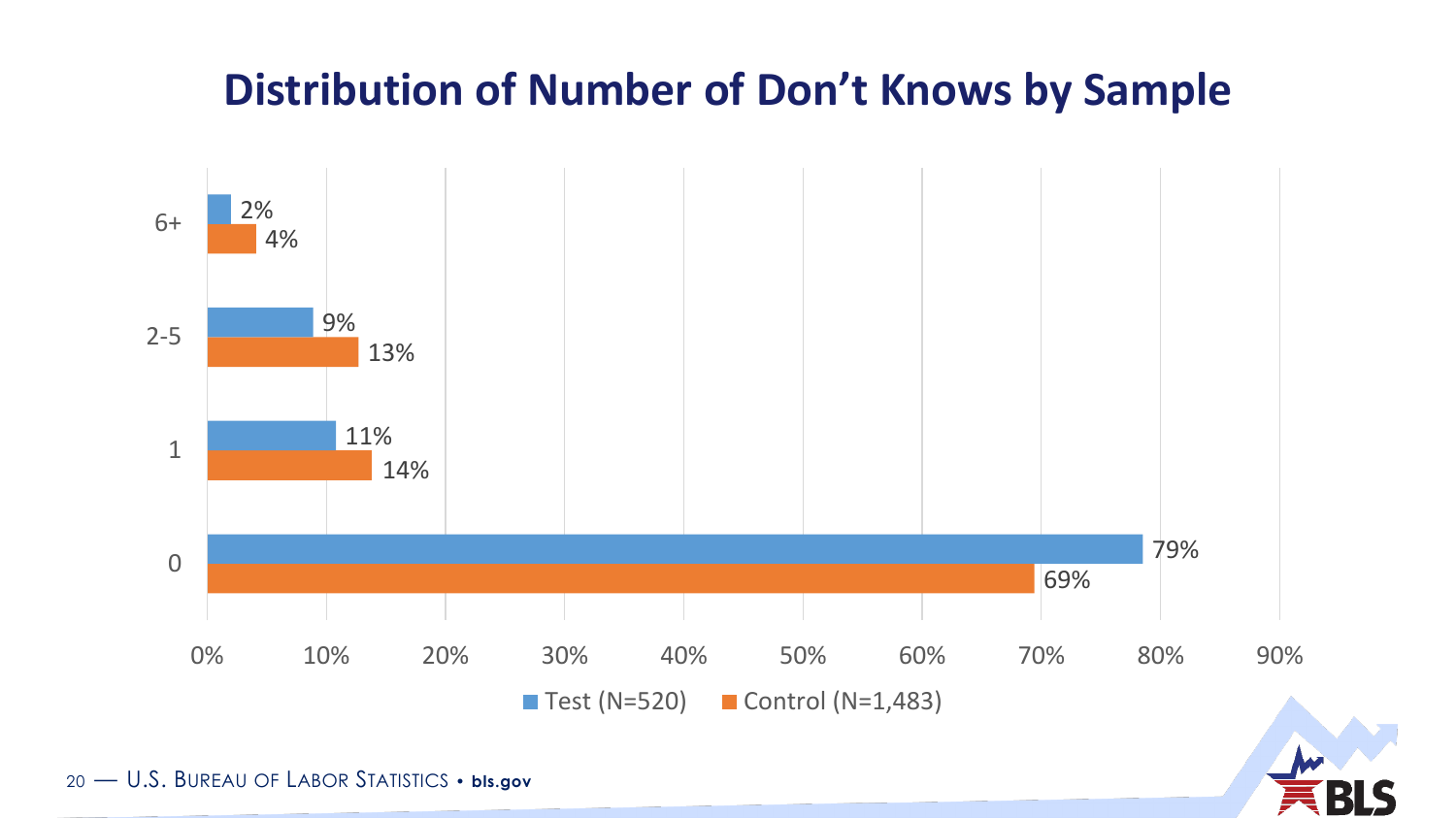## **Extent of Rounded Responses**

With the use of records, was there less evidence of rounding to multiples of \$25?

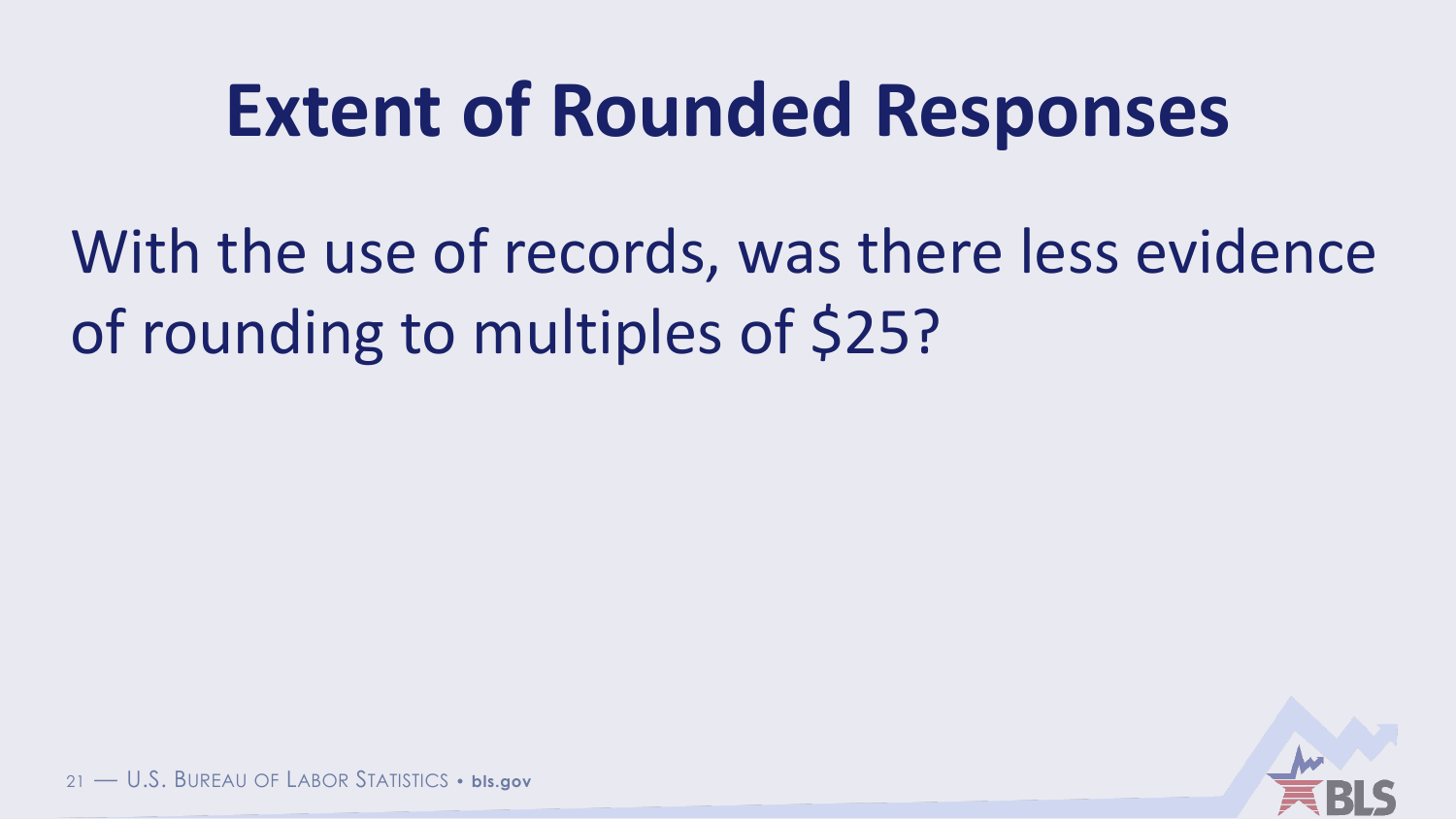#### **Average Percent of Rounded Expenditure Responses**

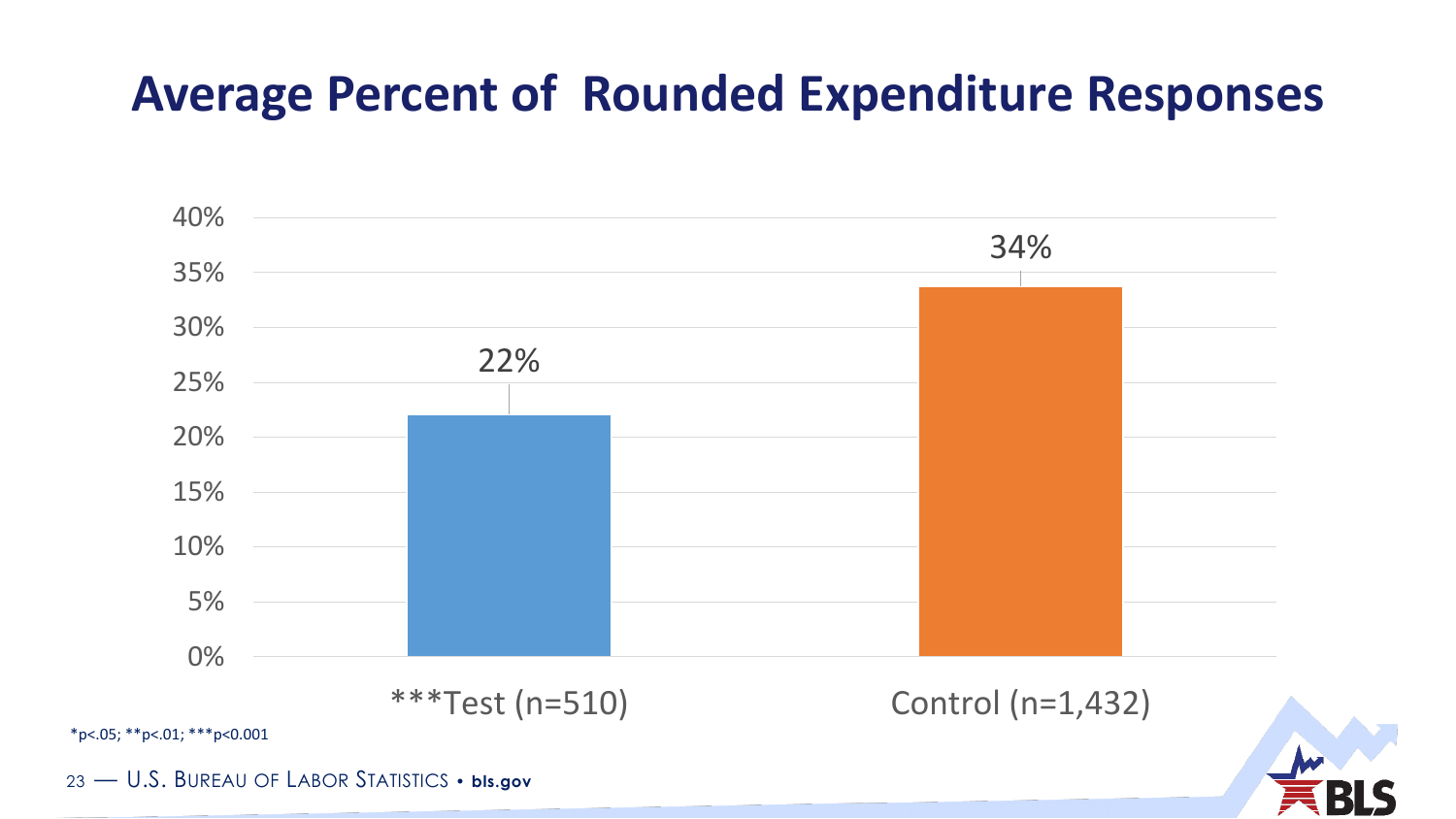#### **Average Percent of Rounded Expenditure Responses by Question**



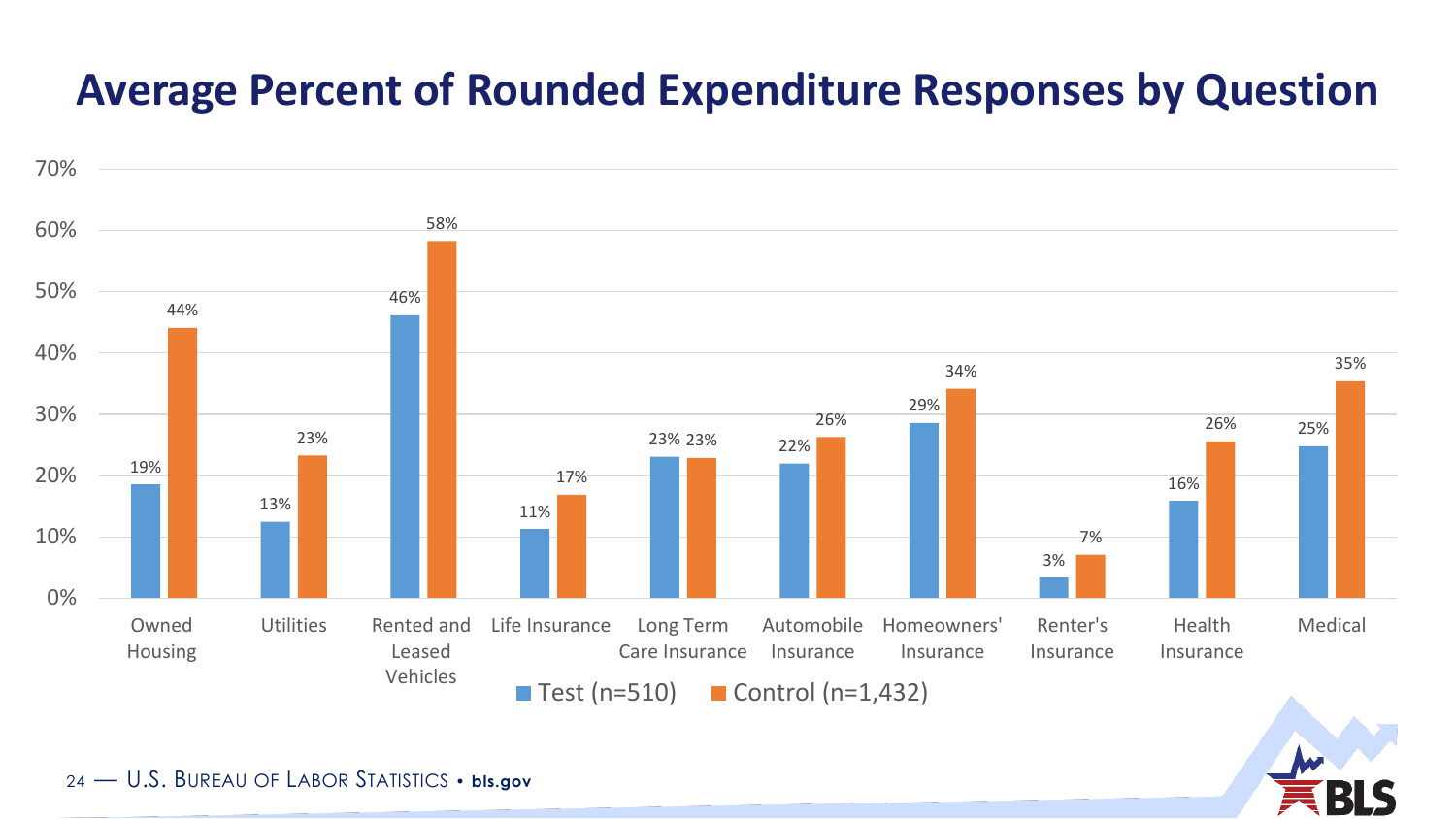### **Record Use and Rounding - Utilities Example**

#### 78% 36% Test (n=510) Control (n=1,432) 0% 10% 20% 30% 40% 50% 60% 70% 80% 90% 100% **Percentage Frequency of Record Use (among CUs with 1+ Section Expenditures)** 13% 23% 0% 10% 20% 30% 40% 50% 60% 70% 80% 90% 100% Test (n=118) Control (n=631) **Comparison of CU average percent of rounded expenditures**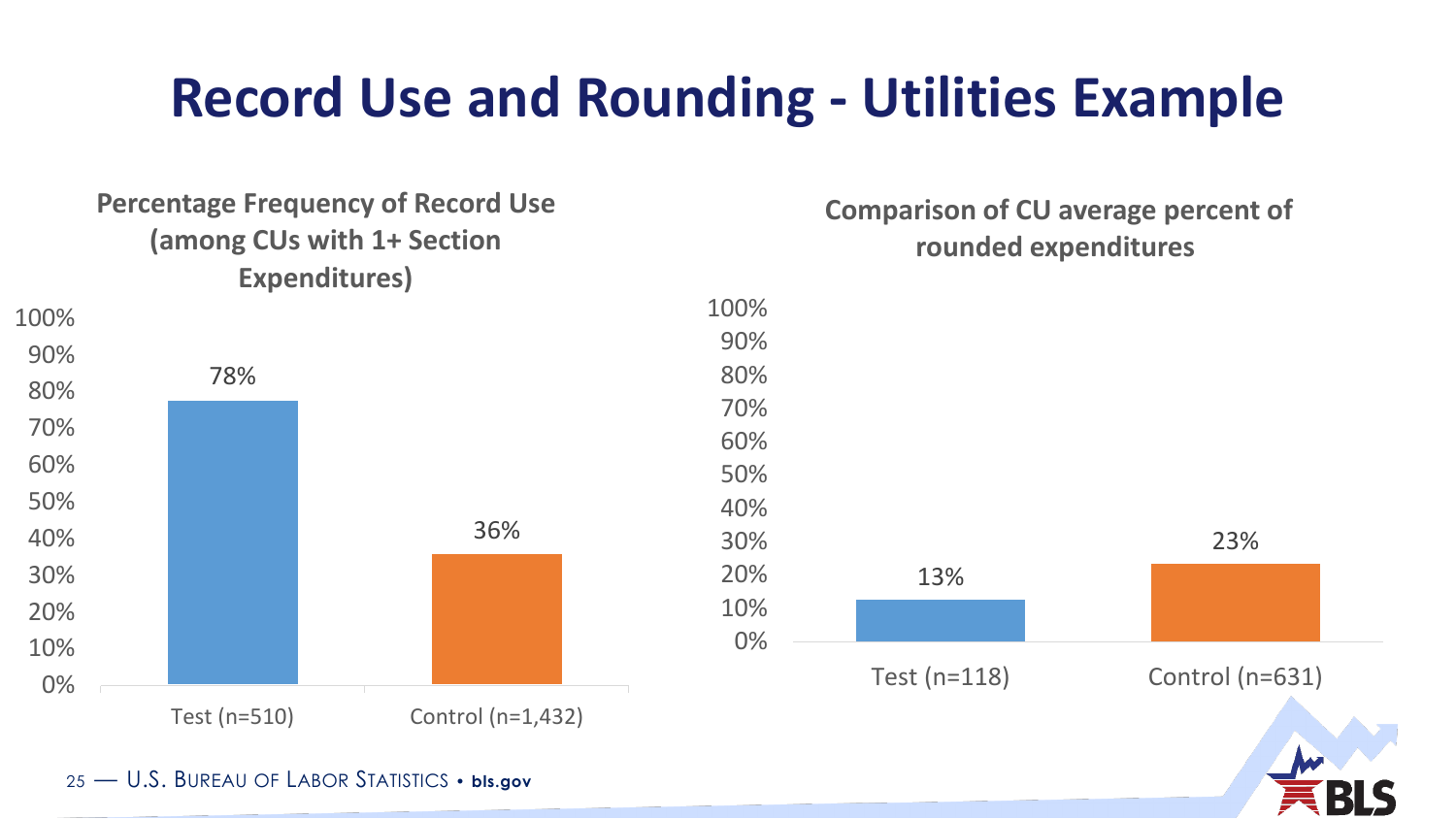### **IV. Summary**

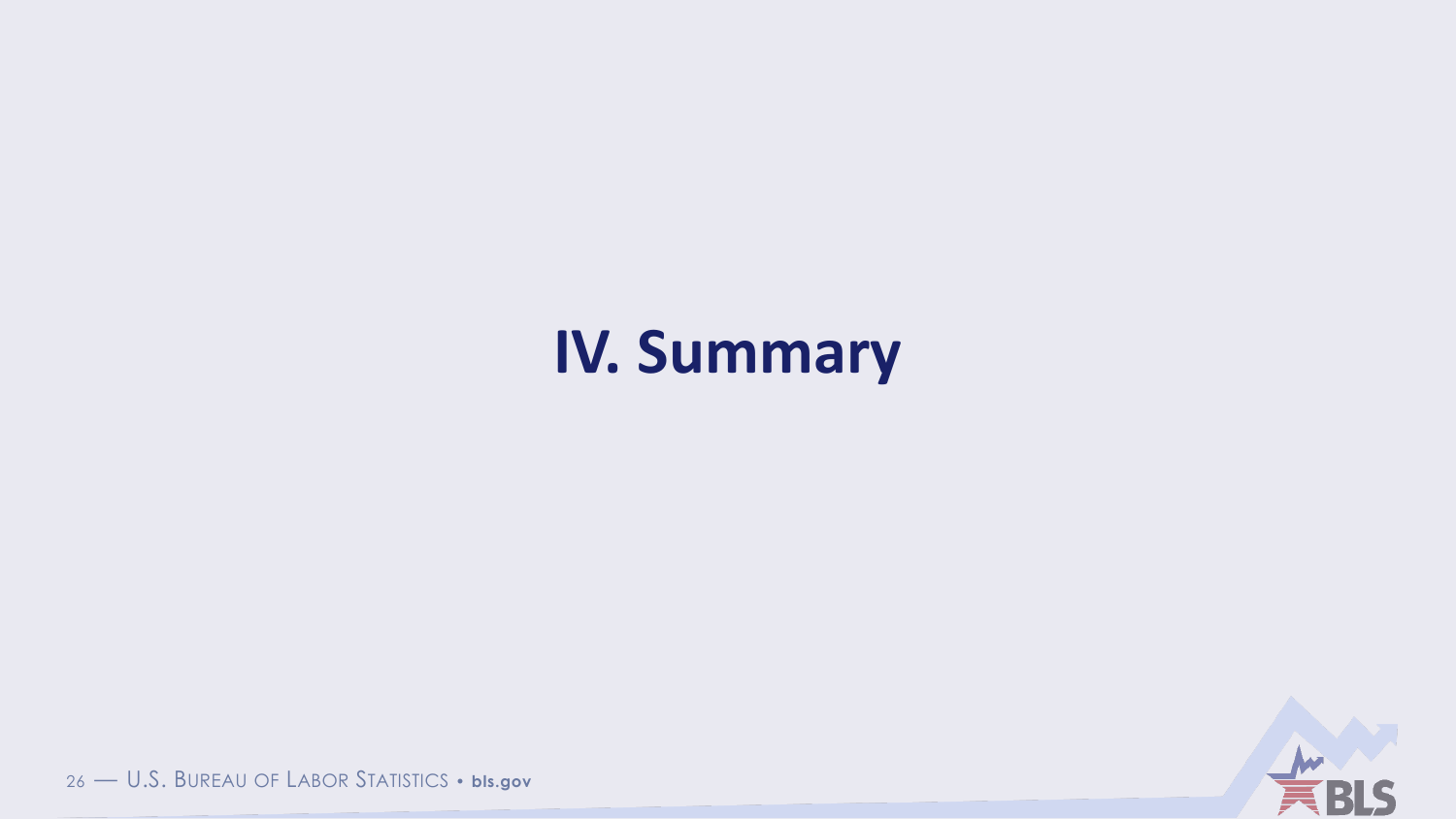### **Summary**

- **1. Did record use cue additional expenditure reports?**
	- Yes, all sections (except Owned Vehicles) had higher entry averages when CUs used records.
- **2. Did respondents report increased expenditure values when referencing records?**
	- Though not consistently significant, record use was associated with increases in expenditure values in both the control and test sample.
- **3. Was there less item non-response?**
	- Yes, respondents in the test sample provided fewer missing values for expenditure variables than respondents in the control sample.
- **4. Was there less evidence of rounding to multiples of \$25?** 
	- Yes, for questions in the records interview the test sample had higher record use with lower levels of rounding compared to the control sample.

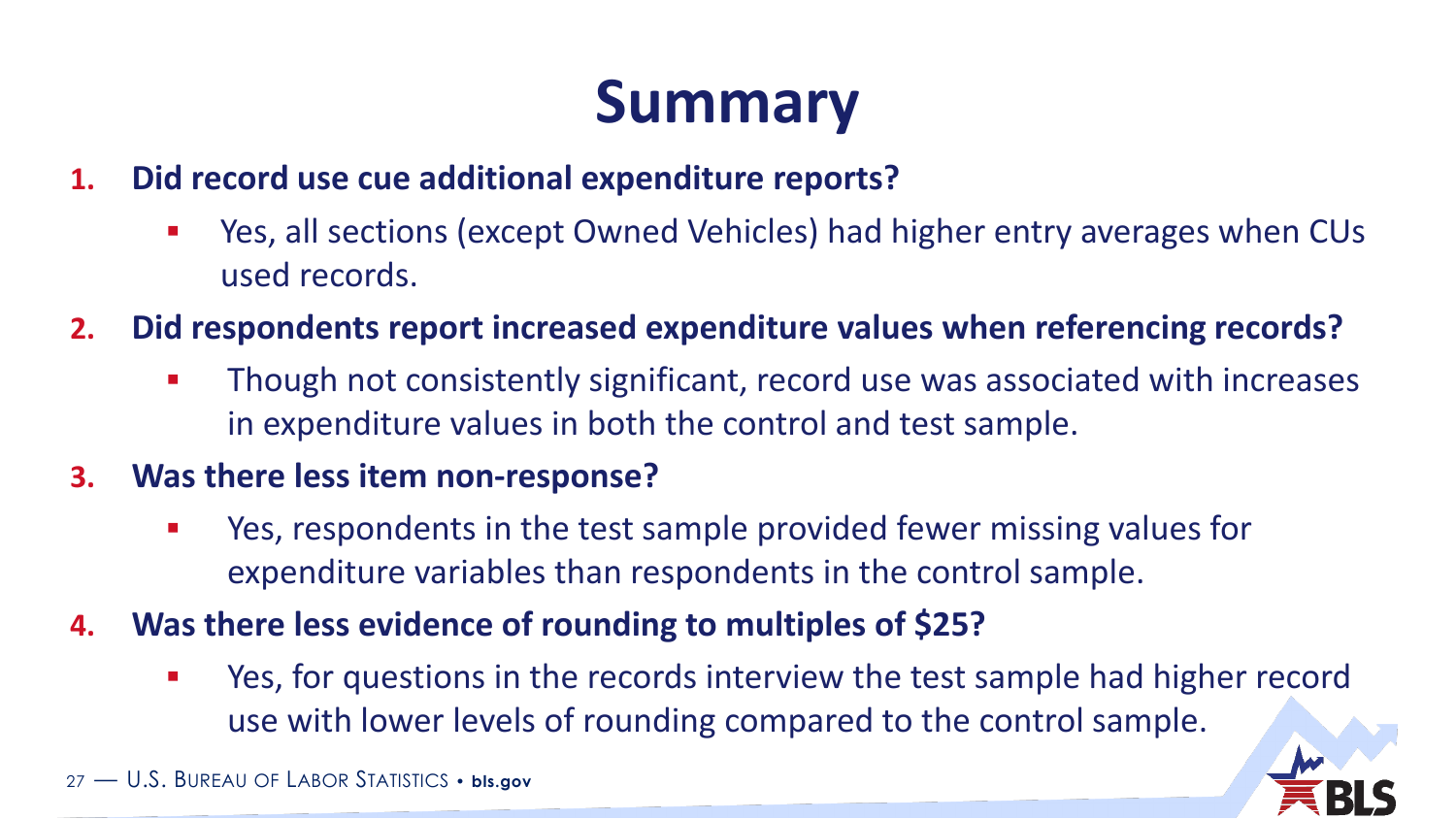### **V. Next Steps**

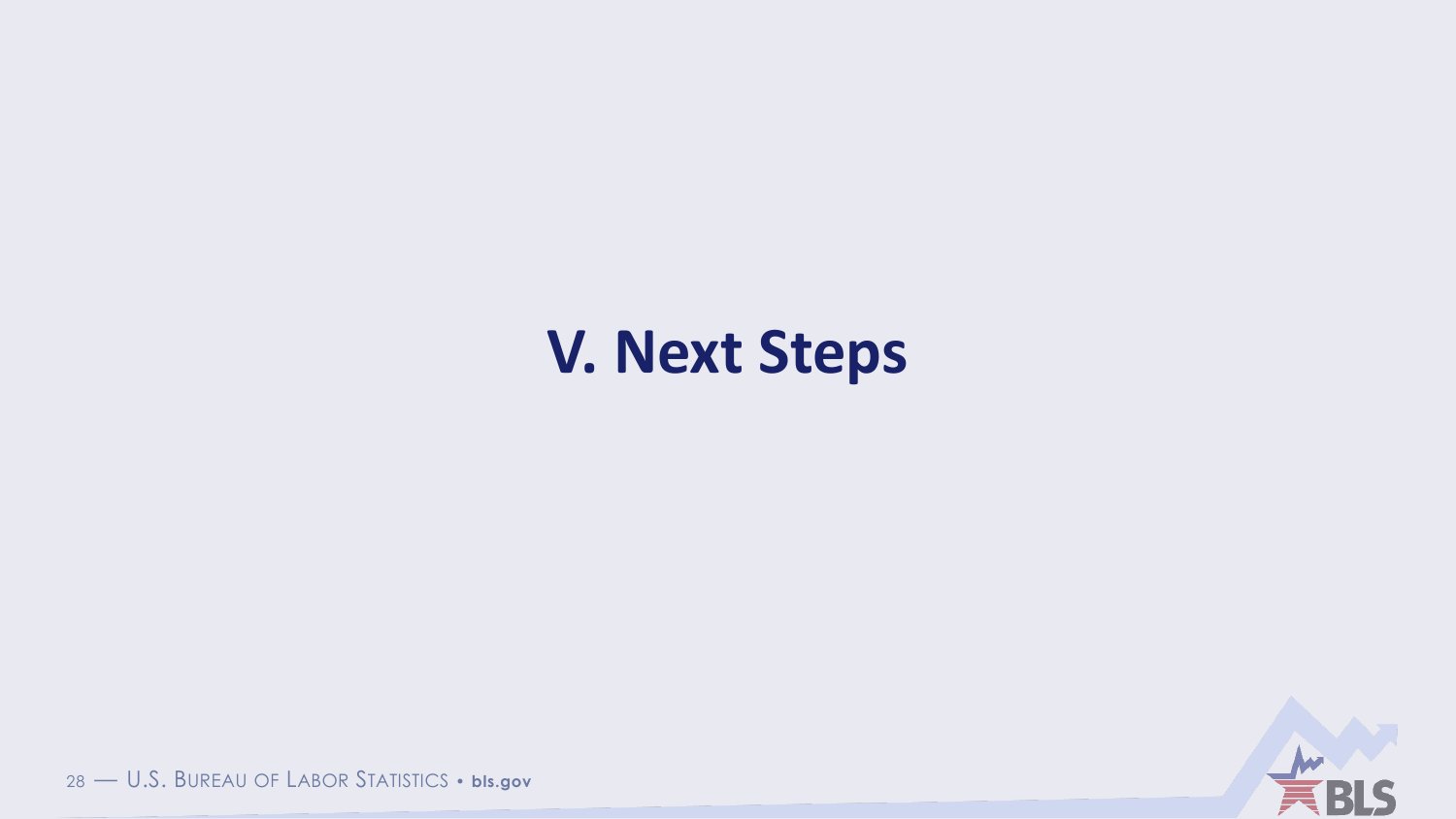### **Next Steps**

- **Explore incentives data once** available
- **Further investigate section level** expenditure comparisons
- Continued development of records interview protocol
- **Large Scale Feasibility Test** (tentatively 2020)
	- ▶ Larger sample sizes (2,000 completes)
- 29 U.S. BUREAU OF LABOR STATISTICS **bls.gov**